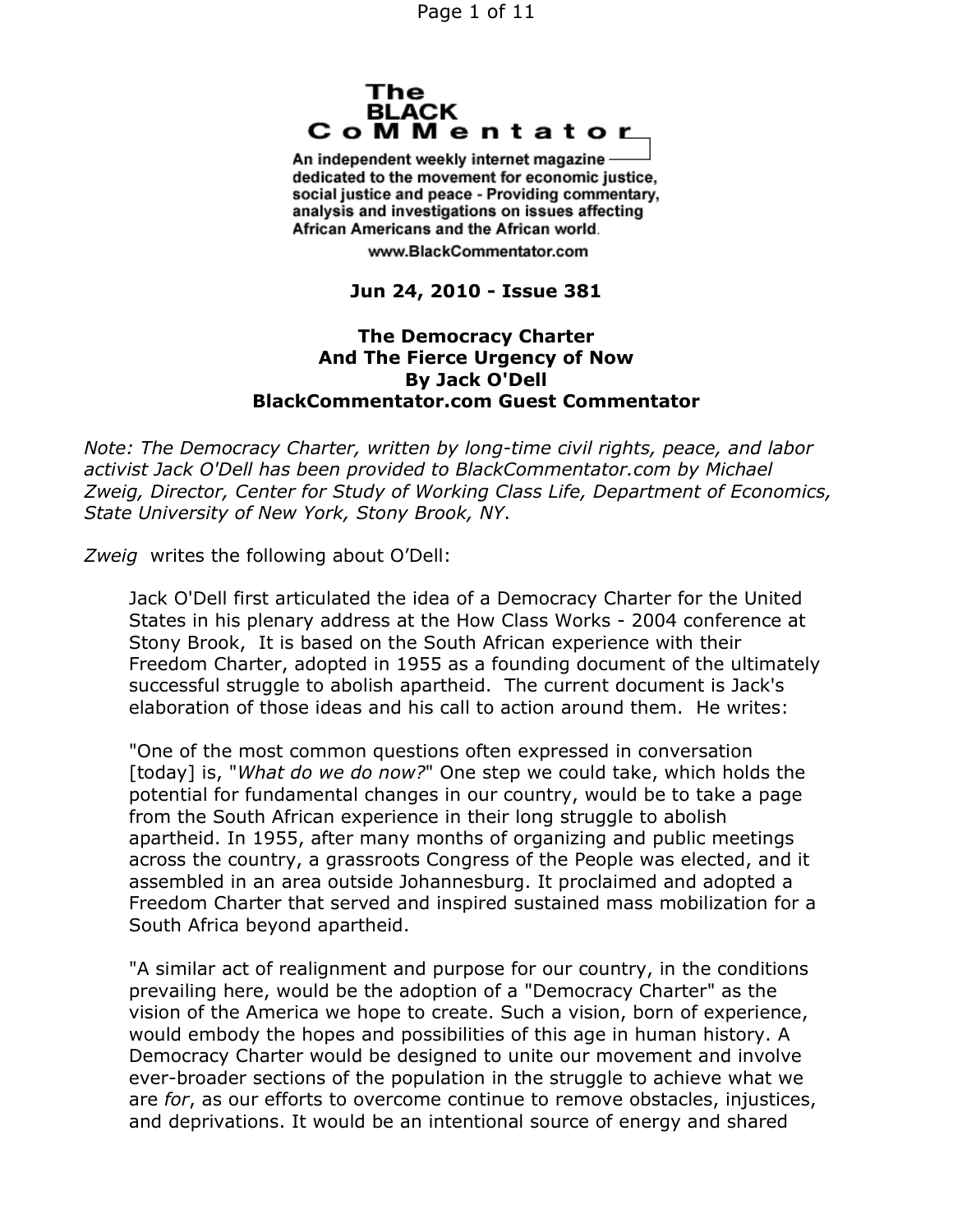responsibility and enlightenment for rebuilding the sense of community that empowers us to take on with confidence the challenges that we will overcome.

"The Democracy Charter would have as its central purpose bringing into the national dialogue the millions in our country who now feel disenfranchised and disrespected, or otherwise ignored. This involvement will give all of us a confident new identity, as social change agents."

We at the Center for Study of Working Class Life are pleased to make available this analysis by Jack O'Dell, and the pamphlet *The Fierce Urgency of Now* that places Jack's work in the context of 20th century U.S. social history.

### **The Democracy Charter**

2010, marks the fifty-fifth anniversary of three significant events in the post World War II period. It is the anniversary year of the Bandung conference, held in Indonesia in 1955; the Congress of the People, held in Kliptown, South Africa; and the Montgomery bus boycott in Alabama.

Each of these was a seminal event in its own right. The Bandung Conference gave birth to the Non-Aligned Movement and established the prospect that the struggle to abolish colonialism would be victorious. The meeting in Kliptown, South Africa, adopted a Freedom Charter to guide the movement to abolish apartheid at a time when the apartheid system was being tightened by repressive measures. And the Montgomery bus boycott shifted the center of grassroots mass action to the Southern heartland of segregation and set into motion an example that would inspire the freedom movement across the country in our struggle to abolish institutional racism.

Each of these events, in one way or another, has informed our activism in the movement, whatever the moment we entered into involvement. Because these events in 1955 occurred at the height of the Cold War abroad and Cold War McCarthyism at home, they carry the fundamental lesson: even in the darkest periods, the people have the power to create the light that illuminates our path to more hopeful times.

Today these events remind us of the achievements that have been made, as well as the unfinished agenda of concerns that continue to challenge us. Today, even as the world observes, in memory, the ending of the Second World War and the victory over Fascism, we are all at the same time witness to the martyrdom of the cities of Iraq by an unjustified, unprovoked U.S.-led military invasion of that small country. We are all witness to the tragedy of the growing impoverishment taking place in our own country among the unemployed, the homeless, those trying desperately to hang onto their jobs with little or no hope. We are all witness to the breaking up of the sense of community that so many feel. Our movement strains to keep up the creative energy of protest against these injustices, often even in the face of assaults on the right to peacefully assemble, frustration with the election process, and other experiences. These add up to "a long train of abuses" that have become part of everyday life.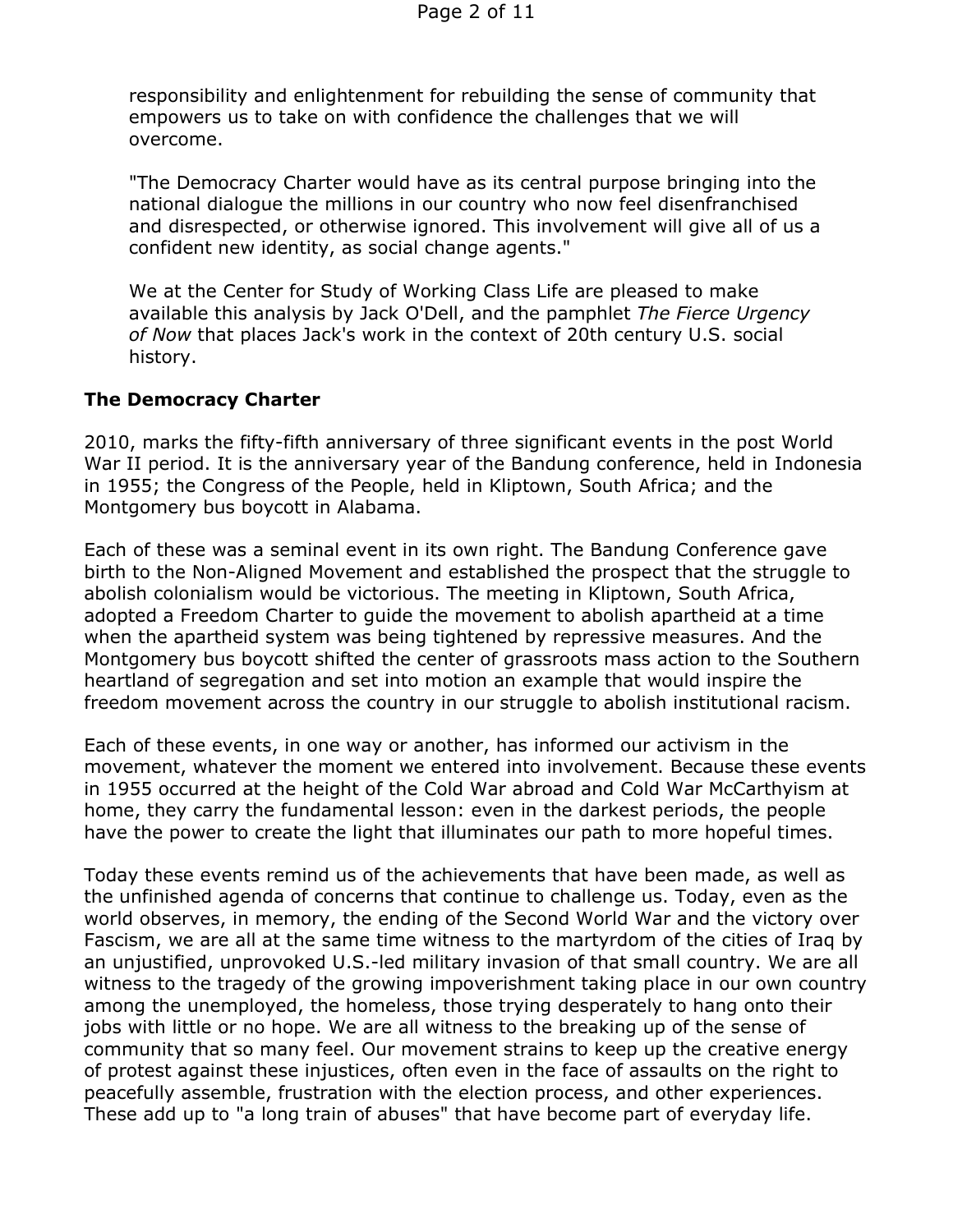One of the most common questions often expressed in conversation is, "What do we do now?" One step we could take, which holds the potential for fundamental changes in our country, would be to take a page from the South African experience in their long struggle to abolish apartheid. In 1955, after many months of organizing and public meetings across the country, a grassroots Congress of the People was elected, and it assembled in an area outside Johannesburg. It proclaimed and adopted a Freedom Charter that served and inspired sustained mass mobilization for a South Africa beyond apartheid.

A similar act of realignment and purpose for our country, in the conditions prevailing here, would be the adoption of a "Democracy Charter" as the vision of the America we hope to create. Such a vision, born of experience, would embody the hopes and possibilities of this age in human history. A Democracy Charter would be designed to unite our movement and involve ever-broader sections of the population in the struggle to achieve what we are for, as our efforts to overcome continue to remove obstacles, injustices, and deprivations. It would be an intentional source of energy and shared responsibility and enlightenment for rebuilding the sense of community that empowers us to take on with confidence the challenges that we will overcome. The Democracy Charter would have as its central purpose bringing into the national dialogue the millions in our country who now feel disenfranchised and disrespected, or otherwise ignored. This involvement will give all of us a confident new identity, as social change agents.

The time is ripe for us, the People of the United States, in all our multicultural diversity and breadth of experience, to adopt a Democracy Charter that brings together as part of a shared vision all of the dimensions of the civilizational crisis that are now being actively addressed, on a limited scale, by one or another organization.

The essential purpose of such a charter is the expansion of democracy and fundamental human rights in our country. Therefore, the historical point of reference of the Democracy Charter is our nation's Bill of Rights and the subsequent Amendments, won over generations of struggle to enshrine them in the U.S. Constitution. In the U.S. American experience, unyielding resistance to any and all efforts to weaken the Bill of Rights is an essential condition for the transition from formal democracy to a society of substantive democracy. At the very heart of the unfolding struggle for substantive democracy today are the issues of race, class, and gender, in relation to power and decision-making. This has been the fundamental reality since the birth of this Republic.

To briefly review this historical point, the U.S. was the first of a number of communities of European settler colonialism in the hemisphere of the Americas to break with its "mother" country. The architects of the new state then rapidly proceeded to structure their own "made in U.S.A." mechanisms of exploitation and wealth accumulation. During the first century following its Declaration of Independence, this structure put into place and rested upon four pillars: First, the seizure of lands held by Native Americans and the privatization of this property, accompanied by the dismantling of the centuries-old social organization of these original inhabitants; second, the consolidation and expansion of the system of enslavement of Africans, as an economic institution inherited from years of British rule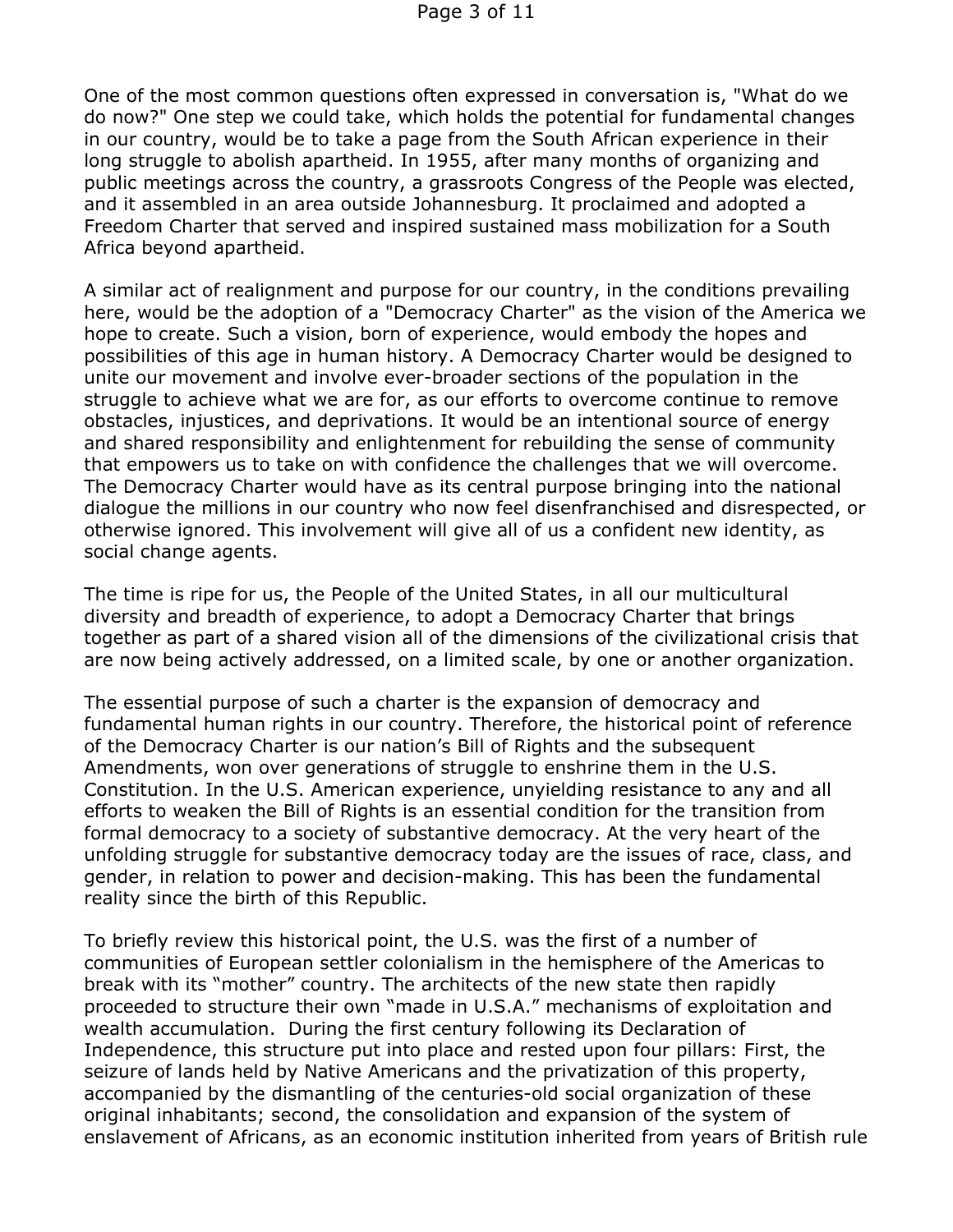and codified into law in the new U.S. Constitution (a kind of affirmative action to the benefit of the slave owners); third, the military seizure and annexation, in the War of 1846-1848, of a land area amounting to one third of the Mexican Republic; and fourth, the exploitation of a wage-labor working class among the new immigrant population brought in primarily from northern Europe, with the notable exception of Chinese workers, who were admitted for long enough to help complete the railroad to the West Coast, then denied further entry through the Chinese Exclusion Act passed by Congress. The position of women in this paradigm is self-evident, especially since they were denied the formal democratic right to vote until 1919. These historical circumstances, taken together with the success of the American Revolution itself in breaking free of the British Empire, provided both the material conditions and the political power base for the economic royalists of the new republic to shape and promote the ideology of "American exceptionalism" as a major component in U.S. culture. Further, the much-valued achievements of formal democracy as exemplified by the Bill of Rights reveal their limitations in daily life experience. Consequently the need is urgent to take up the banner of struggle for substantive democracy and empower this process.

The following points suggest primary items for inclusion in a proposed Democracy Charter.

# **I. A national commitment to end homelessness during this next decade**.

Eighty percent of the homeless are women and people of color, more often than not, families with children. Twelve million people pay more than fifty percent of their monthly income for either rent or mortgage, often for substandard housing -- such is the shortage of affordable housing. Relief to these twelve million and the uncounted numbers of homeless beyond them would also create jobs and the basis for expanding job skills training in the construction and other industries.

Rising unemployment and the millions of families made economically insecure by the subprime mortgage racket may prove to be a set of circumstances of long-term duration. Democracy, in this instance, requires the emergence of nonviolent organized mass actions to stop the evictions, neighborhood by neighborhood, and enable people to stay in their homes while new mortgage terms are negotiated. This is the indispensable ingredient in this situation. Such community activity should be accompanied by full use of the Legal Services Corporation, which is legally required to assist homeowners in preventing evictions but should also be empowered to bring class action suits against those insurance, bank, and real estate corporations that have created this subprime problem.

### **II. A national commitment to an economy of full employment, at socially useful jobs, and a livable wage as public policy.**

In the late 1970s, Congress passed the Humphrey-Hawkins bill, which set a national goal of full employment: the maximum allowable unemployment was to be 4 percent. Even this goal has largely been ignored as public policy and rarely achieved; and 4 percent unemployment is still too high. Yet in some of our largest urban centers, for example, unemployment among African American men is over 40 percent. Official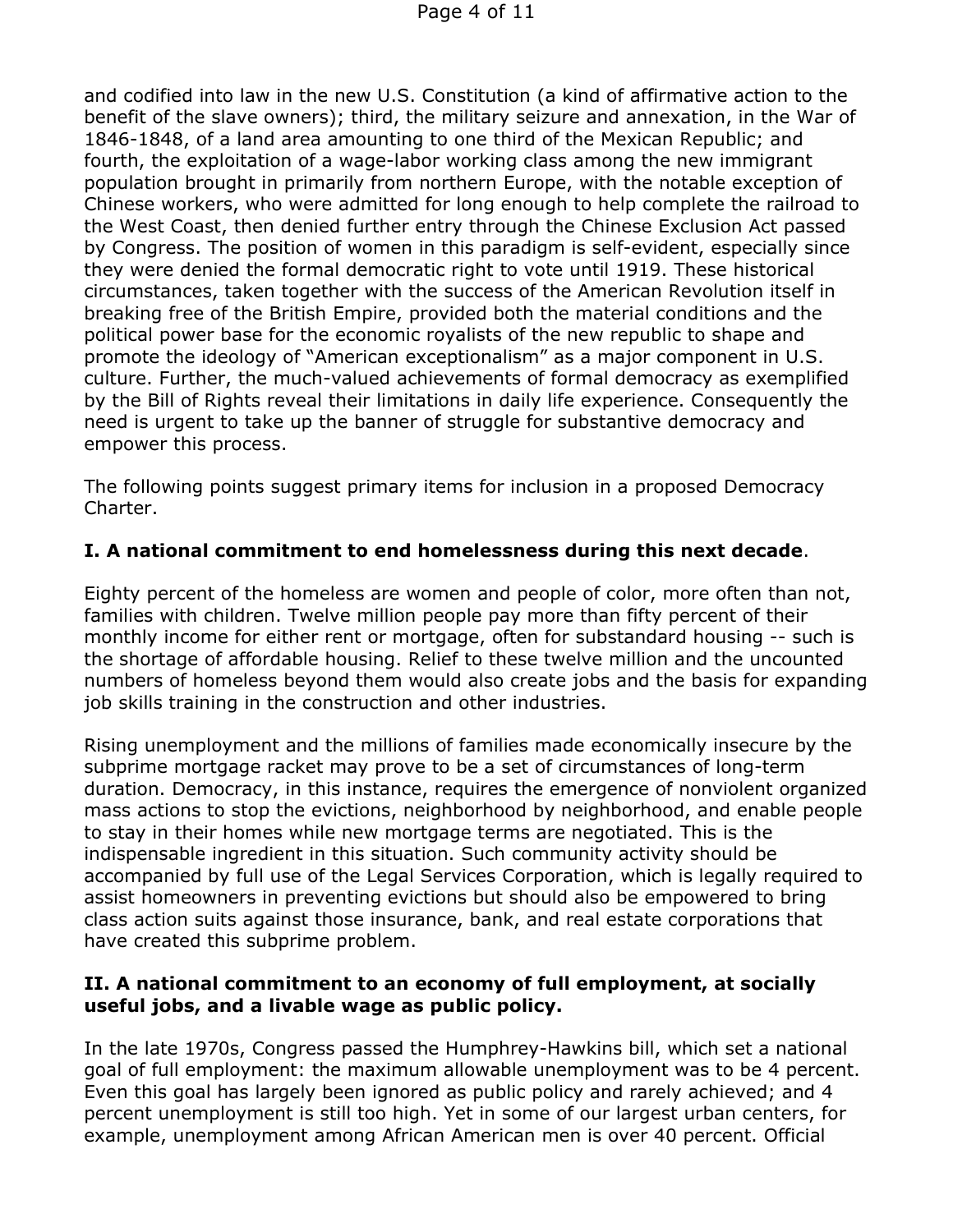propaganda in times of recession praising a "jobless recovery" is a cover-up for long-

term depression and stagnation as the economic reality. The Humphrey-Hawkins Bill must be revived as an indispensable standard point of reference in gaining an accurate measurement of the real state of the economy. It should be applied across the board to measure unemployment among women heads of households and the real conditions of communities of color.

Democracy in the workplace is an essential part of the effort at rebuilding our communities that have in so many places been shattered by plant closings, unemployment, wage stagnation, and wage cuts. Workers are entitled to have a voice in determining their working conditions, health and safety, and hours on the job as well as determining their share of the profits derived from their labor. These standards are an indispensable part of a robust democracy.

Workers in agriculture and domestic service are an integral part of the working class community, and that reality must be respected in the making of public policy.

Today, the many grassroots state and local movements are the standard bearers setting the pace for the demand for jobs for all who seek them. Recognition of workers' inalienable right to self-organization is one way of guaranteeing that the struggle for these goals is sustained.

### **III. The right to an environment free of bigotry, violence, and intolerance as an expression of our nation's irreversible commitment to human rights, including full recognition of reproductive rights and the rights of gays and lesbians.**

The twentieth century has witnessed landmark Supreme Court decisions, including Roe vs. Wade (1973), affirming the reproductive rights of women, and Brown vs. Board of Education (1954), affirming the right of African American children to equal access to education in the public schools, free of state-imposed racial segregation. Despite the significant contributions these decisions have made to the moral progress of the nation, they continue to be the subject of sustained attack in a variety of forms, primarily coming from the conservative right, some groups striving to assert biblical support for their positions. This is often combined with relentless organized efforts to consign gays and lesbians to an outcast status in U.S. society, in violation of their basic human rights.

None of this is acceptable to a society committed to preserving and improving its democracy.

A principled defense and active protection of the entire fabric of human rights as an indivisible whole is the real basis for guaranteeing respect for all.

### **IV. The doors of learning open to all, from early childhood education through college, as a public trust and another dimension of human rights**.

This is for our time the next step in the "Economic Bill of Rights" proposed by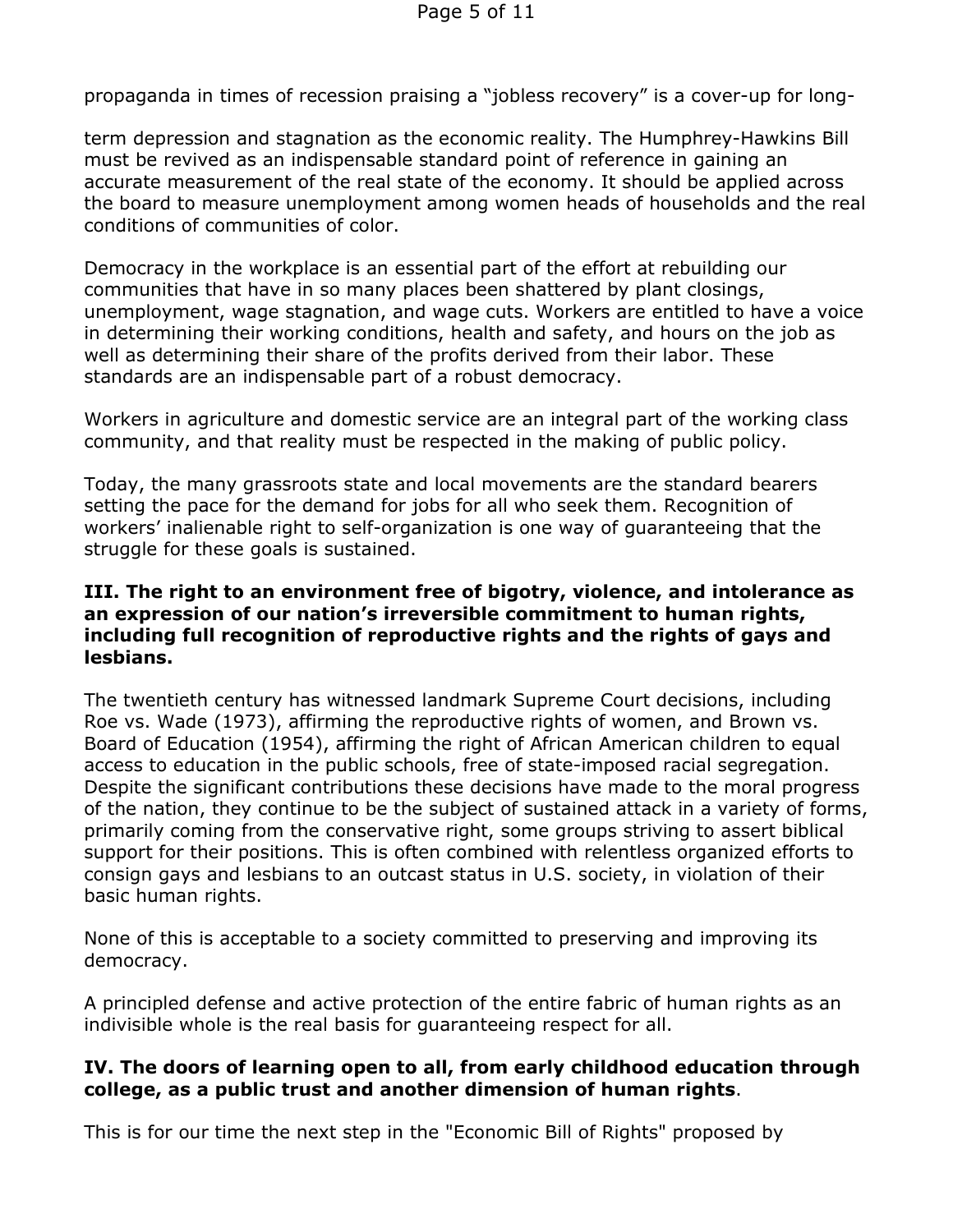President Roosevelt in 1944 as public policy, but abandoned after his death and the deliberate creation of Cold War politics. The National Education Association estimated in 2002 that the nation's public schools could be put into Grade A physical condition for an investment of about 380 billion dollars. Our nation spent almost half that amount on the war on Iraq in its first year, and the accumulated cost is still rising, quite aside from the moral deficit it so markedly represents. The quality of our public school educational system is not a "states' rights" issue. It is an issue of paramount importance in shaping the quality of life and character of the United States as a democracy. All of us have a stake in putting an end to the common experience we share that every time there is an economic crisis and budget cuts are called for, the first things scrapped in our public schools are art, music, recreational sports, and field trips. These are character-building school subjects and are among the essentials of a quality education.

As for postsecondary education, we must never forget that tens of thousands of our young people who volunteer for the Armed Forces are not seeking an opportunity to go to war or be trained to kill. They are looking for an opportunity to go to college and improve their lives. This is an investment in our nation's future.

A public education system that prepared youngsters to begin formal learning, then supported them as far as their ability and inclination took them, would strengthen our country's economic position and civil society.

A major contribution towards substantive democracy would be for the U.S. to become officially bilingual, as a nation, in English and Spanish. As one benefit, national bilingualism would greatly enrich our knowledge of the hemisphere in which we live and help us "overcome" much of the national chauvinism which weakens the democratic character of U.S. life.

## **V. A new foreign and military policy as an expression of our nation's character.**

This means a foreign policy of peace, cooperation with our neighbors throughout the hemisphere of the Americas, and mutual respect that guarantees the future of the planet as our shared home. The "Superpower" or "Lone Superpower" rhetoric of the Cold War is without merit as an operational concept in the conduct of foreign policy. It promotes racism and national arrogance, accompanied by a false sense of national security. It helps institutionalize bloated, wasteful military budgets as normal; pollutes and distorts the practices of government diplomacy; and predictably depletes our reserves of moral capital in the world.

Nothing underscores the latter cluster of circumstances more clearly than the role played by the U.S. in denying the legitimate aspirations of the Palestinian people over decades, and the U.S.-led or -sponsored military aggression in Iraq, Afghanistan, Haiti, and Colombia today. These harsh truths have been amply documented, as has the record of calculated deception of the public here at home which usually accompanies these activities -- regardless of which "major political party" is in power. This abuse of power constitutes a monumental example of unaccountable government. Public awareness of U.S. overseas activities -- both corporate and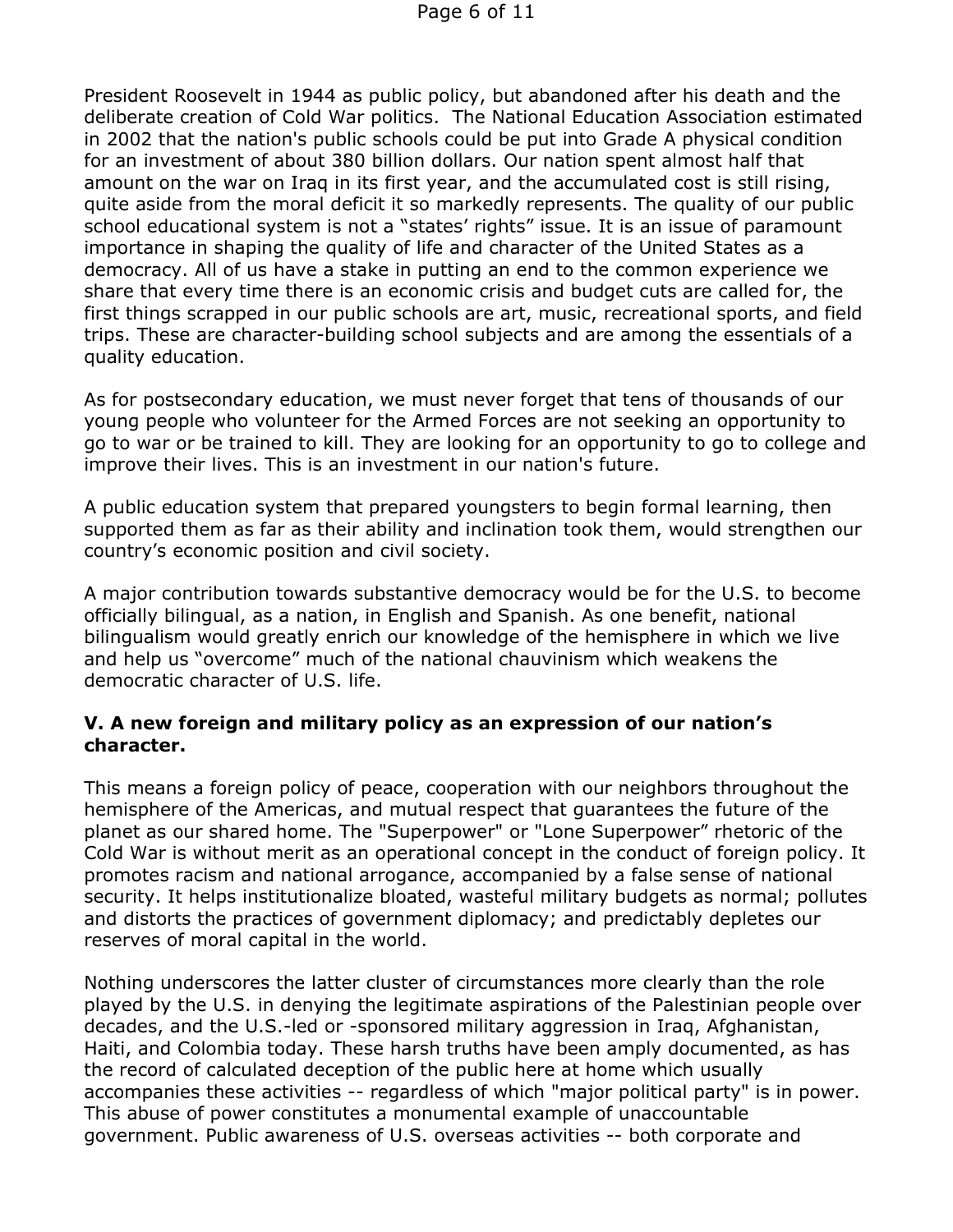political -- and their effects has been steadily growing. This is evidenced in our country's very active anti-war movement, which is increasingly putting emphasis on creating a peace culture, as an antidote to the war culture so pervasive in the U.S. Nevertheless, foreign and military policy is an area of the people's business that requires a quantum leap in public awareness and involvement, in order that a progressive content be given to our relations with the rest of the world. Experience has shown that such a transformation is not only a moral imperative; it is absolutely essential to improving conditions here at home.

A new foreign and military policy means a new kind of defense budget, one in harmony with other domestic goals, not one designed to enrich the biggest corporate "defense" contractors and their stockholders, while the public pays the bill. A new foreign and military policy also means that no longer will the U.S. government produce, use, or sell weapons -- such as land mines, cluster bombs, depleted uranium shells, or Agent Orange -- that destroy the environment in which living beings have to survive. The Vietnamese people are still suffering from the catastrophic effects of these weapons used against them.

A new foreign and military policy means getting our representatives in Congress to undertake the closing of all of the estimated 700 US military bases now operating on foreign soil -- and to secure the closing of these bases "with all deliberate speed." In this regard, particular attention should be given to restoring to the peoples of the islands of Guam (South Pacific) and Diego Garcia (Indian Ocean) the right to return to their traditional lands, from which they were forcibly removed to make way for the construction of military bases. This aggressive militarism is one of the new forms in which the old colonialism is being revived. Our movement has significant expertise in the area of developing more principled foreign policy, as represented, for example, by the work over many decades carried out by the American Friends Service Committee. Since our nation led the world into the era of nuclear weapons, we should lead the world by example out of that era by renouncing the possession of nuclear weapons and taking concrete steps to eliminate the U.S. stockpile of nuclear weapons, as a matter of principle. The continued production of these weapons of terror is neither morally justified nor socially useful economic activity. It contributes to neither the real wealth nor the well-being of society, while it uses up nonrenewable resources that could otherwise benefit our country. Further, the use of these terrible weapons inflicts long-term damage on other countries and on our ability to function as a member of the worldwide community of nations. We, the people of the United States, can end this!

In recent years, important developments on the world scene have marked the emergence of a very active leadership and initiatives for peace and democracy coming from our neighbors in the southern hemisphere. The international conference on racism in Durban, the World Social Forum held in central Africa (2006), and the world conference on climate change hosted by Bolivia in 2010 exemplify such initiatives. This emerging leadership draws together centers of mass activity representing the voices of indigenous peoples, nations, and communities that have suffered severely from both colonialism and the newer forms of corporate exploitation. It has taken up the challenge of linking the struggle for democracy with the struggle for the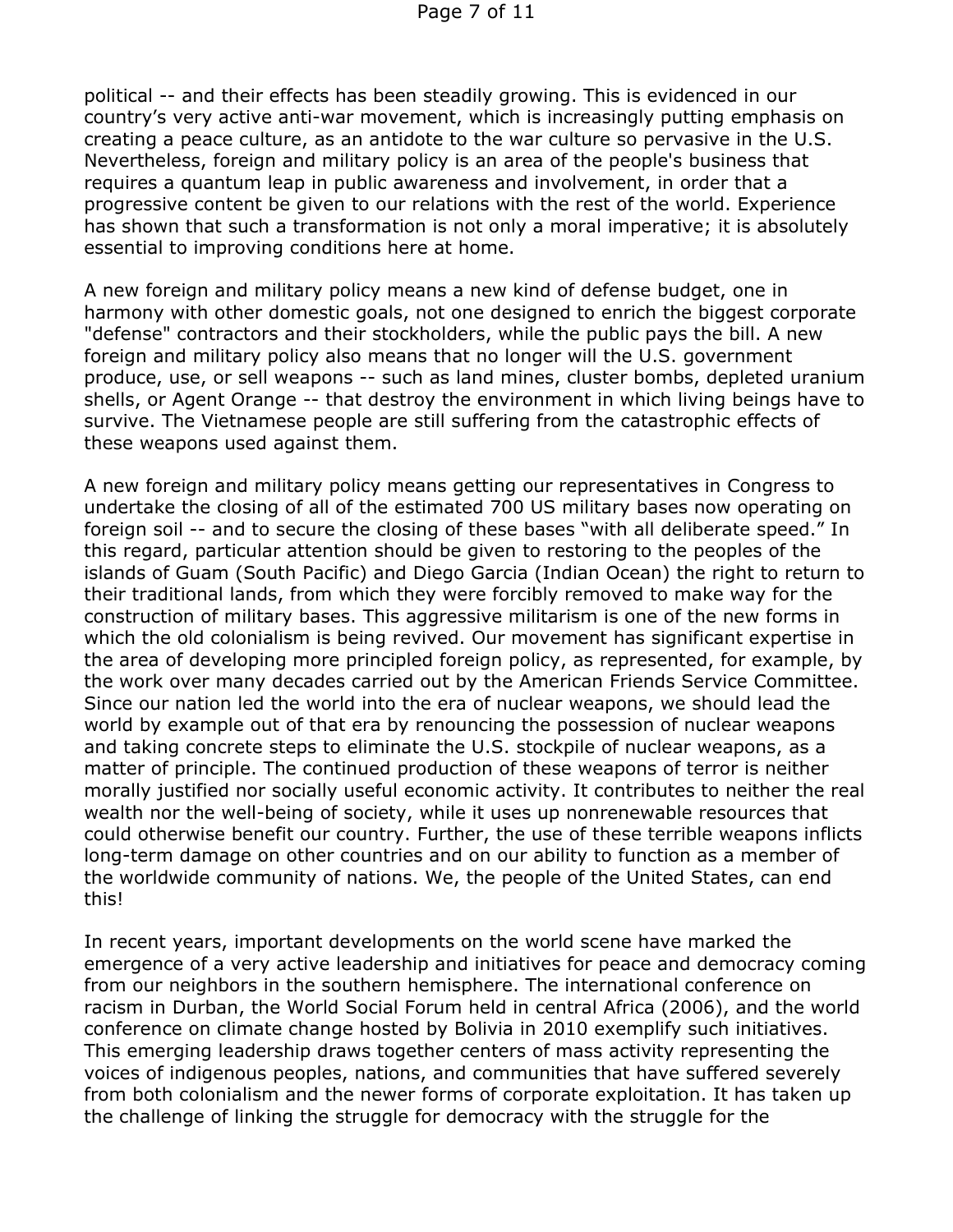preservation of our common home, the planet Earth. This points in a new direction that is absolutely essential for this period in history. It demonstrates a social consciousness that embraces the challenges of our time, and our struggle for a robust democracy in the United States will be greatly enhanced by our relation to these currents of thought and action.

# **VI. Universal health insurance coverage (single-payer model).**

The cost of worker contributions to health care premiums in industry-sponsored plans has tripled since 1988. That tens of millions of people have either no health insurance at all or inadequate insurance to cover catastrophic illness is well known. In recent years, lack of adequate health insurance has become a major source of family financial insecurity, often leading to bankruptcy. As a nation, we in America spend \$400 billion a year on health insurance paperwork, much of it designed to eliminate patients from eligibility for benefits. At this writing, health care costs are rising three times as fast as wages. An estimated 100,000 people die every year from illnesses contracted while in the hospital as patients, and the US has the lowest life expectancy of any of the wealthy industrialized countries in the Western world.

A system in which the government paid expenses necessary to cure illnesses and injuries and also took responsibility for promoting practices that help maintain good health would improve our country's international standing in measures of life expectancy and productivity. It would also remove the unfairness and pathology of a health care system in which prices are based upon satisfying corporate greed and the concerns of private investors, while the quality of care is based upon the patient's ability to pay.

The United States has an outstanding tradition of public service institutions. These are represented, in part, by the public land-grant colleges authorized by Congress at the end of the Civil War; the system of public health clinics, whose professionals provide inoculations for communicable diseases like diphtheria and measles; the neighborhood public libraries all across the country that are centers for quiet reading and relaxation and often provide space for community meetings; and our outstanding National Parks Service, which has recently celebrated its centennial year. These are among the precedents that give us full confidence in the advocacy of a universal health insurance system, single-payer model.

# **VII. A Social Security system with firm and undiminished integrity**.

Our present Social Security system is both a shared commitment to contribute during our employed years and a universal benefit we share in our retirement years. It is our nation's premier anti-poverty program, protecting more young people as beneficiaries than does current "welfare," in its "reformed" state. Without Social Security, half of all women over 65 would fall into poverty. One major way to strengthen this important institution, put in place during the years of Roosevelt's New Deal, would be to tighten federal regulatory control so that the Social Security Trust Fund could not be raided to finance "off-budget" wars. (Yearly surpluses in the Trust Fund were used by President Lyndon Johnson, for instance, to finance the early years of the war in Vietnam.)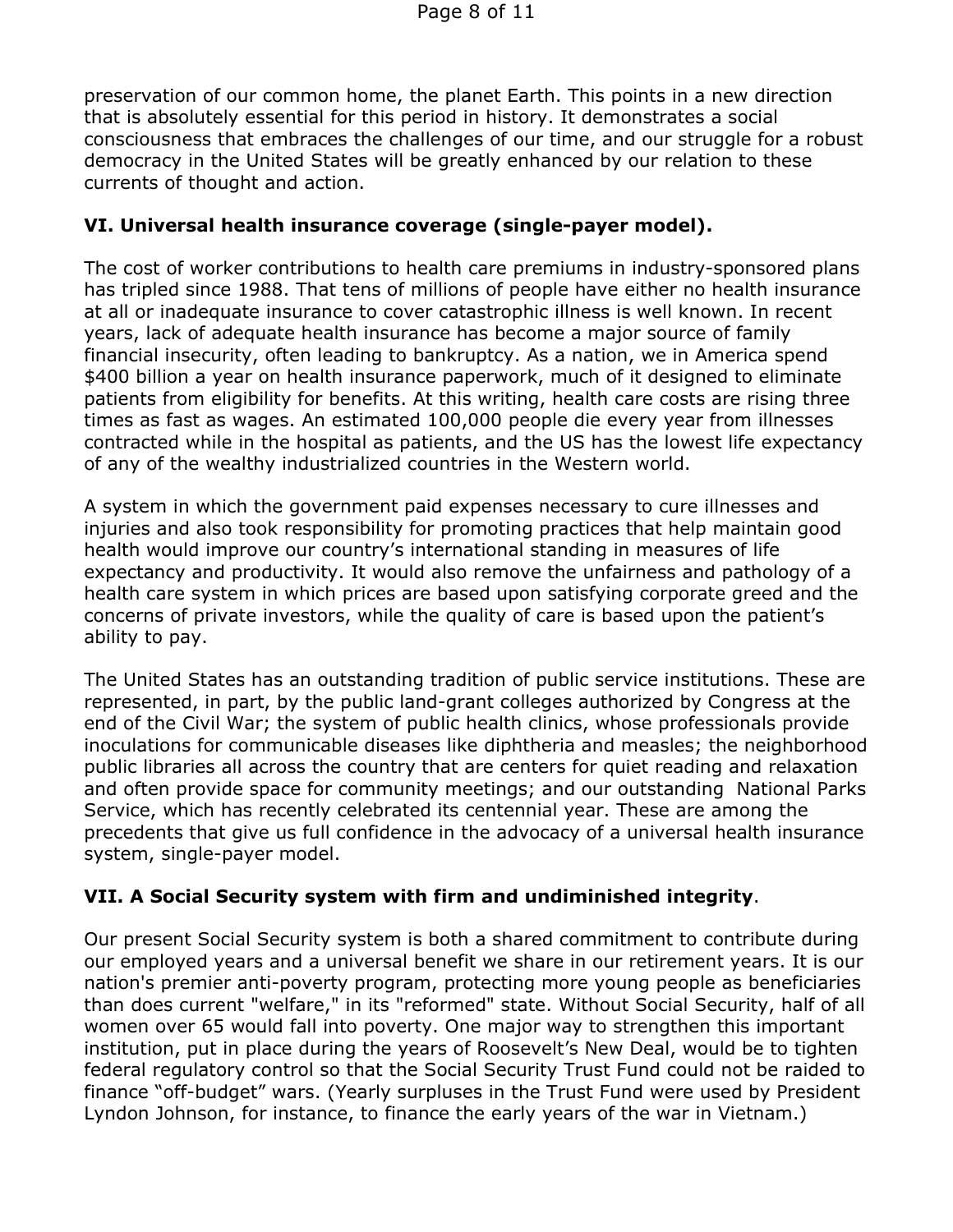## **VIII. A farm economy restructured to rest on family and cooperative enterprise.**

The U.S. Department of Agriculture is a major problem area needing restructuring for the renewal of our democracy. In the early decades of the 20th century, family farming was the major form of property ownership among Americans, including African Americans in the South. Today, African Americans own less than 2 percent of farms. Millions of people in our country are skilled, professional farmers. They should not be subjected to the greed and unbridled power of the corporate monopolies in agriculture and the retail market. Everyone will benefit if the traditional family farm, cooperatives, and the new urban community food gardens and farmers markets become once again the primary source of food production.

### **IX. A prison system accountable to the public for fulfilling its charge as a center for rehabilitation.**

The responsibility of the penal system is to guide the rehabilitation of incarcerated people so that, with the help of families, neighbors, and social service agencies, they can renew their place in the community. The existence of a "prison-industrial complex" in our country is a fundamental violation of the social purpose of the prison system in a democratic society. As for the operation of U.S. prisons in other countries, this is an affront to the sovereignty of such countries and a disgrace to our own. All such institutions should be permanently closed as a matter of public policy, and the penal system should be redesigned to carry out its social purpose.

## **X. Restoration, preservation, and protection of the quality of our natural environment as a vital social inheritance for future generations to use and enjoy.**

Reversing the present pattern of pollution and degradation requires promoting and expanding community activities, as well as public works projects, that encourage a culture of social responsibility towards keeping our rivers, lakes, parks, and other environmental gifts in healthy condition. Our country has a long-term interest in becoming one of the leaders in worldwide efforts to stop contributing to global warming and to protect from harm our common home, this planet.

### **XI. Expanded public ownership and management of resources strategic to the health of our nation's economy.**

Such strategic resources include oil, gas, and other sources of energy, as well as public transportation. Stricter federal and state regulation against pollution and mismanagement would accompany the growth in public ownership. Louisiana, with its "cancer alley" created by the reckless disregard of the petrochemical industry for public health concerns, makes the case for public ownership and accountability. The Tennessee Valley Authority (TVA) offers one model even as it currently undergoes steady attack from the coal-power lobby.

### **XII. Statehood for the District of Columbia as the centerpiece of commitment to long-overdue electoral reform**.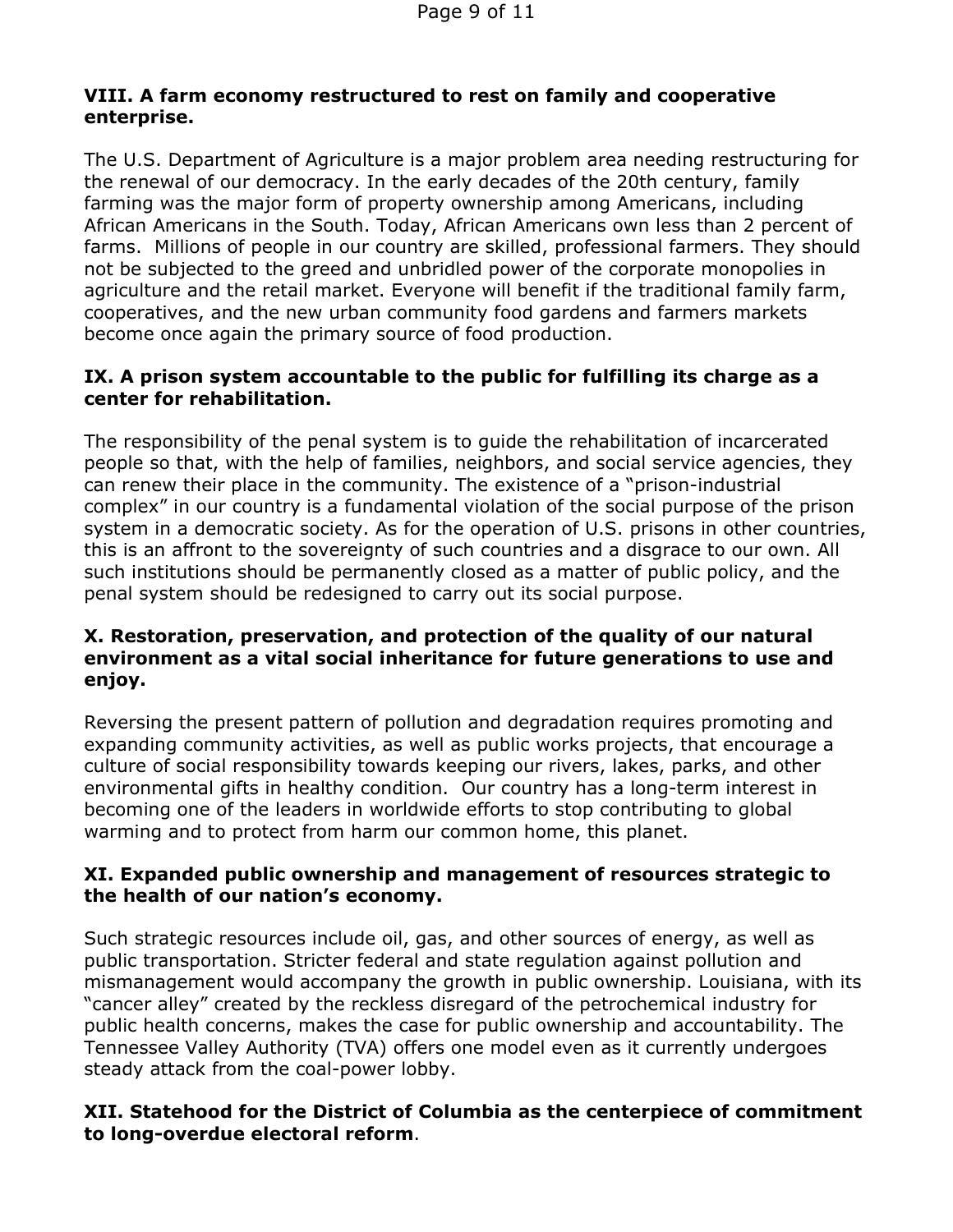The guarantee that every vote will be counted is an inseparable part of the right to vote. The assault on the voting system itself, which we and the world witnessed in Florida, Ohio, and other states in two successive Presidential elections, is now recognized as a nationwide problem of scandalous proportions. Because this problem remains unrepaired, we face yet another Congressional election in which defects in the voting process could determine the results. As long as we allow this situation to continue, our elections are far less representative of democracy than those held in most Western industrialized countries. The absence of voting members of the Senate and House of Representatives for the citizens of the nation's capital is a conspicuous example of this lack of democracy. The principle of fair voter access and accurate, accountable vote tabulation should be visibly maintained, and should be reinforced by the introduction of a system of proportional representation in all elections where applicable.

### **XIII. The air waves maintained as national public property.**

We affirm this principle upon which the Federal Communications Commission was founded, as a regulatory agency, during the New Deal period: "The air waves are the property of the American people." The democracy that this principle embodies has been hijacked and distorted by the hucksters of marketplace television and the demagogues of hate-radio. The consolidation of corporate power in these areas - together with their counterpart, the film industry -- denies the public's right to be informed, limits public access to a violence-free culture, and confines the exercise of artistic creativity.

The media must be responsible to their audience, not to advertisers or powerful pressure groups. We affirm the principle of public airwave ownership as indispensable to the struggle for achievement of a substantive democracy in our country, especially in this age of global communications and the bright possibilities they offer.

### **Towards the Second Reconstruction**

The electoral coalition which brought victory to the American people in the election of President Barack Obama has the capacity to become a Movement, and indeed it has a mandate of history to do so. What the people of the United States, in a clear majority, elected was not only an affirmation of our best hopes for the future: it is important to note that it also closed the door, momentarily, to a bid for power by a much darker spirit in the American experience. This magnificent moment is ours to preserve and extend, but it will not remain so without our concerted and sustained attention and social change activism guided by both past and present experiences.

These thirteen points, with the abbreviated comments that accompany them, are meant essentially as a framework for incorporating other vital issues of concern to such a Charter. There is no order of priority herein, but an attempt to present a picture that will enable us to view these vital issues as a body in their interconnectedness, rather than just separately. To further elaborate and project remedies applicable is the purpose for movement-building, as a sustaining force.

The Charter proposal is designed to acknowledge and enhance the effective work that